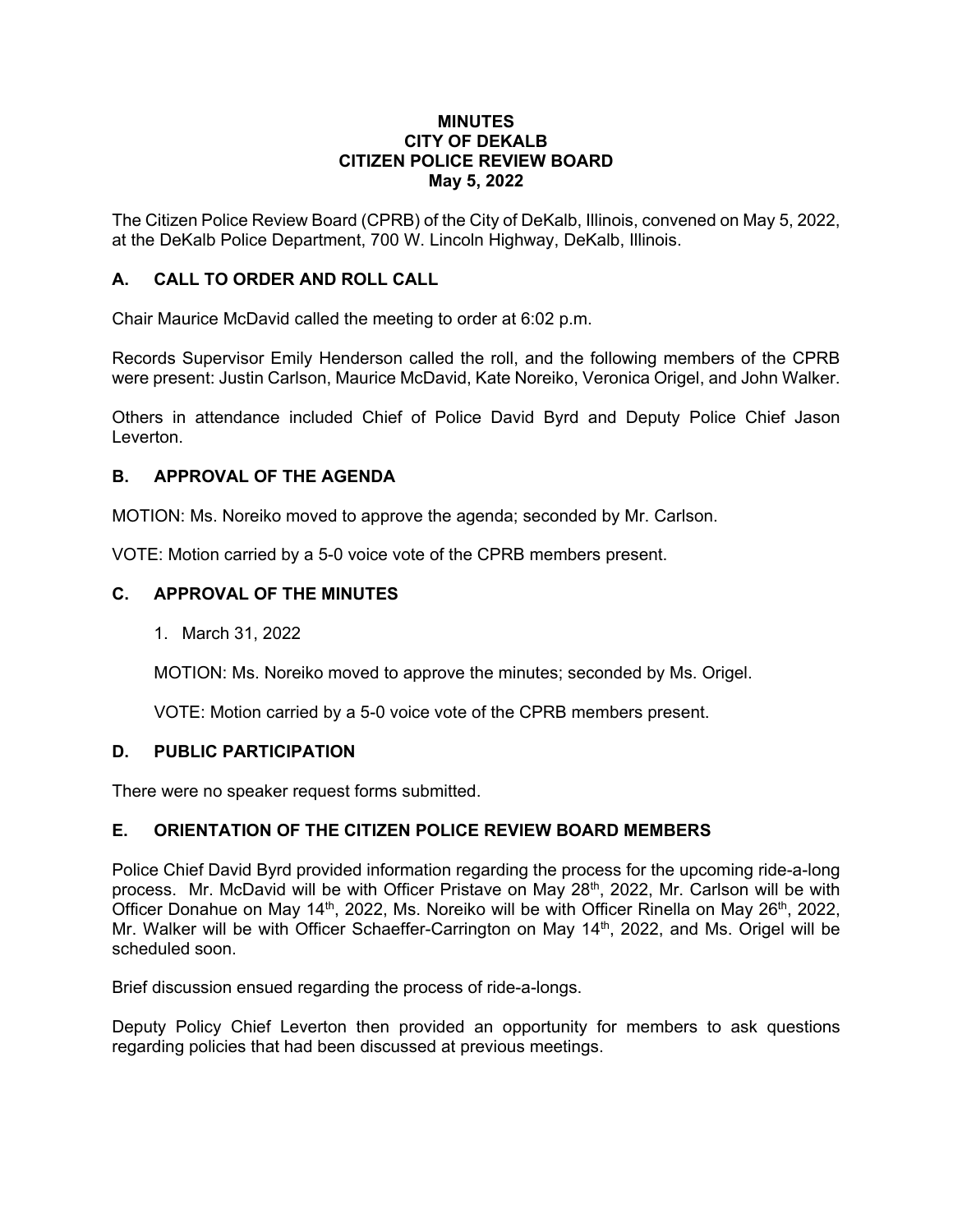Citizen Police Review Board Minutes February 10, 2022 Page 2 of 3

Mr. McDavid inquired about the policies or procedures in place for interactions between officers and those who do not speak English. Deputy Chief Leverton then provided an overview of the training and tools in place to assist in situations with a language barrier.

Ms. Noreiko inquired about the Discipline Matrix that was discussed in a previous meeting. Police Chief David Byrd then provided an overview of the process that takes place to have the Discipline Matrix put in place. Deputy Chief Leverton said the Discipline Matrix should be able to be introduced at the next meeting.

Mr. Walker inquired about the confidentiality of the information that is discussed in the room. Police Chief David Byrd discussed that a confidentiality agreement is common for the discussions that would take place in closed session. Violations of that agreement would be reviewed by the City Manager and Mayor.

Deputy Chief Leverton then discussed that the Police Department would be going through a review of its policies for a reaccreditation next year. An overview of the process of the reaccreditation was provided and members were informed that they would be able to give input on the policy changes. Ms. Noreiko inquired if the accreditation body would be reviewing the actions of the Citizen Police Review Board. Deputy Chief Leverton said he would be reaching out to the accreditation body for an answer to that question.

Mr. McDavid then opened a discussion regarding the procedure of reviewing complaints and that the procedures that would be decided would go in front of the City Council for review.

Brief discussion ensued regarding the threshold that needs to be met for a complaint to be reviewed outside of a scheduled meeting.

Police Chief David Byrd explained the complaint process and investigation process. Use of Force complaints are investigated by an outside agency, that investigation is sent to the States Attorney for review of criminal charges, that decision is sent to Deputy Chief Leverton to look for policy violations, and that review is then sent to the Citizen Police Review Board for recommendations and then it is sent to the Police Chief for a decision. Ms. Noreiko then inquired about the timeframe for this process. Police Chief David Byrd explained the last two took at least three months.

Brief discussion ensued regarding the difference between looking for a law being broken versus a policy being broken.

Ms. Noreiko made a recommendation to the chair that language is added to show that the board will react in a timely manner after all investigations are complete. Mr. Carlson recommends that the severity of the complaint would dictate the time that complaints are reviewed by the board.

Brief discussion ensued regarding not holding meetings if there weren't complaints and if a decision on a large case came in that the board could hold a special meeting.

Mr. McDavid suggested the board review the recent Officer Involved Shootings. Mr. Walker suggested the board set up regular meetings that can be canceled if they are not needed. Mr. McDavid inquired on how the Citizen Police Review Board was publicized and how it can be promoted in the future. Deputy Chief Leverton commented that the media has published it several times and Police Chief David Byrd commented that he can promote it on his monthly time with